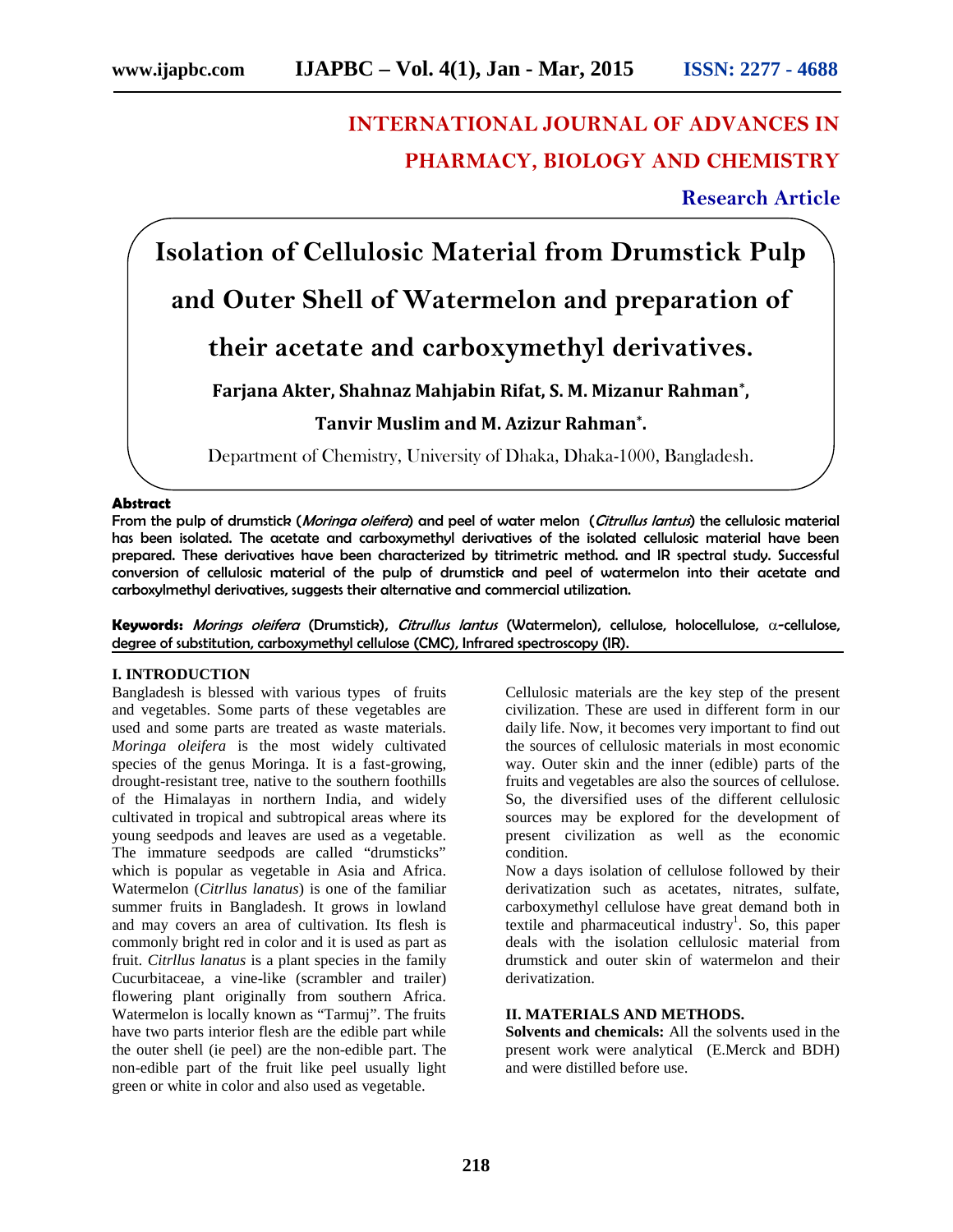#### **Sample collection and preparation:** The sample

drumstick and watermelon were collected from the local market of Dhaka city. The edible part of drumstick and outer skin of watermelon were separated, cut into small pieces and dried in air and finally in an electric oven at  $45^{\circ}$ C. After drying, the dried drumstick edible and outer skin of watermelon were grinded with grinder mill. The dried powders were stored separately for further investigation.

**Extraction of the dried materials:** Measured quantity of the dried powder of drumstick (40.0g) and skin of watermelon (40.5g) were extracted with (250 mL) of *n*-hexane under reflux condition for 30 minutes. After refluxing the content of the flasks were allowed to cool at room temperature and filtered. The whole process was repeated twice and the residues were dried in the air and these were marked a "extractive free powder". The percentages of extractive and extractive free powder were given in Table 1.

**Delignification of extractive free powder:** The extractive free powders of the drumstick pulp (30.4g) and watermelon skin powder (35.3g) were suspended separately in water (150 mL) in a conical flask and their delignification were carried out following the standard method<sup>2</sup>. The resultant delignified powders obtained were termed as "hollocellulose" and the percentages of hollocelluloses were given in (Table 1).

**Isolation of alpha-cellulose:** Each of hollocellulose powder of drumstick (10.3 g) and watermelon skin (10.2g) was treated separately with 17.5% aqueous sodium hydroxide solution in a 500 mL round bottomed flask under nitrogen atmosphere for 4 hours over magnetic stirrer with constant stirring to obtain the  $\alpha$ -cellulose<sup>3</sup>. The percentages alpha celluloses obtained were given in (Table1).

**Preparation of cellulose acetate:** Acetate derivatives of each of the hollocellulose and alpha cellulose of the drumstick pulp and watermelon skin were prepared<sup>4</sup> following the standard procedures. The percentages of yields of the acetate derivatives were given in Table-1.

**Preparation of carboxymethyl cellulose derivatives:** Measured amounts of hollocellulose and alpha-cellulose of the drumstick pulp and watermelon skin were separately converted into their carboxymethyl cellulose (CMC) derivative following the standard procedure<sup>5</sup>. The percentages of yields were given in Table-1.

**Determination of degree of substitution (DS):** Degree of substitution of the prepared acetate derivatives of hollocelluluse and alpha-cellulose of both samples were determined by titrametric method<sup>6</sup>. The degrees of substitution of these acetate derivatives of hollocellulose and alphacellulose were calculated using the following equation and the results are given in Table-2.

# % of AG =  $\frac{[(V_{bi} + V_{bi})\mu_b - V_a x \mu_a]43 x}{m_{cs}x 1000}$

where

 $V_{bi}$  = vol. of sodium hydroxide added  $V_{\text{bt}}$  = Vol. of sodium hydroxide spent in the titration  $m_{ca}$  = Weight of acetate derivatives taken  $\mu_b$  = Strength of sodium hydroxide solution  $\mu_a$  = Strength of hydrochloride solution  $V_a$  = Volume of hydrochloric aced added to the system molar mass of acetyl group = 43

#### **Calculation**

Strength of sodium hydroxide used  $= 0.24$  M Strength of hydrochloric acid used  $= 0.24$  M

**Infra-red (IR) spectroscopic analyses hollocellulose, alpha-cellulose and the derivatives of their acetate and carboxymethyl cellulose:** The IR spectra of hollocellulose, alpha-cellulose, the derivatives of the acetate and carboxylmethyl cellulose of the pulp of drumstick and peel of watermelon were recorded separately in KBr pellets using a Shimadzu IR-470 spectrophotometer. Characteristics absortion peaks for hollocellulose, alpha-cellulose and the derivatives of their acetate and carboxymethyl cellulose were identified and the absorption pattern was mentioned in Table 3.

#### **III. RESULTS AND DISCUSSION**

The drumstick and watermelon were collected locally; skin of watermelon and the pulp of drumstick were separated. The pulp of the drumstick and peel of watermelon were cut into small pieces, dried and powdered. The powdered were separately extracted with *n*-hexane. The extractive free powders were separately delignified. Alpha-celluloses were separated from the delignified powders. Each of the hollo- and alpha-cellulose were separately acetylated and carboxy methylated. Degrees of substitution of the acetate derivatives were determined and IR spectral study of the hollo- and alpha-cellulose and the derivatives of their acetate and carboxymethyl cellulose were carried out.

The amount of *n*-hexane extract (Table-1) in drumstick pulp (6.54 %) and the peel of watermelon (1.98%), was found to be very low; This, indicates that these materials contain very small amounts of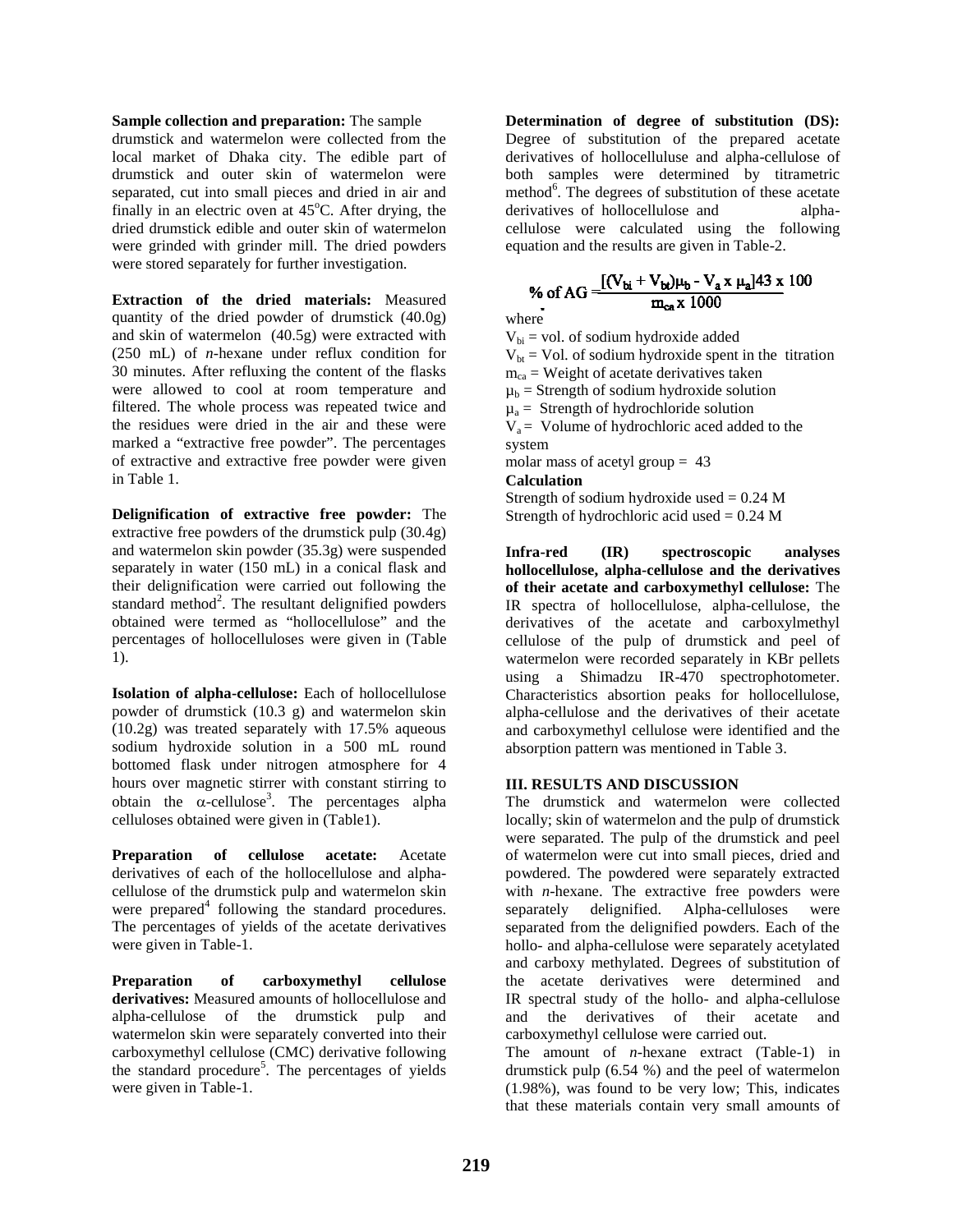soluble organic materials. It was observed that the hollocellulose in drumstick pulp (Table-1) is 43.8% and the same in the peel of watermelon is 54.7%. The corresponding alpha-celluloses are 20.9% and 26.4% in drumstick pulp and in the peel of watermelon, respectively. This results (Table-1) reveals that, both the pulp of drumstick and peel of watermelon may be used as sources of cellulosic materials, which are comparable to the other agro waste materials<sup>7,8,9</sup>. The degree of substitution of the acetate derivatives (Table-2) of the hollocellulose and the corresponding alpha-cellulose are 3.32 % and 14.45 % for drumstick pulp and it was 14.34 % and 3.63 % for the peel of watermelon, respectively. These results reveal that the cellulosic materials obtained from both these two sources have been partially acetylated. In infra-red spectral analysis (Table-3) of the hollocellulose shows the absorption peaks at around  $3442$ ,  $2918$  and at  $1057$  cm<sup>-1</sup> indicating the presence of O–H stretching, C–H stretching and C–O stretching of glucose unit, but no distinct peak for C=O was found. On the other hand, IR spectra of acetate derivatives of hollocellulose in both the cases indicated the strong absorption peak of  $\geq C=O$  for acetate group at around  $1731-1754$  cm<sup>-1</sup> and the absorption peak of C–O stretching of acetyl group at 1227-1236 cm-1 . The other characteristic peaks due to C–O stretching of skeletal backbone were observed in both hollocellulose and its acetate derivative at  $1047 - 1057$  cm<sup>-1</sup>. The characteristic strong peaks of O–H stretching for both hollocellulose and their acetate derivatives means that the inner portion has many free –OH groups left in acetate derivatives means partial acetylation achieved during the derivatization.

The IR spectral analysis of alpha-cellulose and its acetate derivatives (Table-3) possess the strong absorption bands at around 3438, 3446 and 3450 cm<sup>-</sup> <sup>1</sup>, due to the presence of large number of  $-QH$ groups in the fractions. The acetate derivative possess the distinct strong absorption band for >C=O group at around  $1735-1743$  cm<sup>-1</sup> with the other characteristic peak of C–O stretching of skeletal backbone at  $1071-1091$  cm<sup>-1</sup>. The C-H stretching band of acetate derivatives of hollocellulose and alpha-cellulose was observed with strong intensity at  $2920$ ,  $2923$  and  $2961$  cm<sup>-1</sup>, except the CMC derivative of  $\alpha$ -cellulose in case of watermelon.

The IR spectral analysis of the carboxylmethyl cellulose derivatives of hollocellulose and alpha-cellulose (Table-3) shows the strong absorption bands at 1611, 1622 1626 and 1633  $cm<sup>-1</sup>$ due to the asymmetric stretching and that of 1380, 1415, 1420 and 1426 cm<sup>-1</sup> for symmetric stretching of the carboxylate ion that present in the CMC derivatives of hollocellulose and alpha-cellulose, respectively. The presence of these peaks are also giving the information of successful derivatization of these two fractions. The C–H stretching band of carboxymethyl cellulose derivatives of hollocellulose was observed with strong to moderate intensity at 2926 and 2923  $\text{cm}^{-1}$  in both the materials but such absorption band is absence in the derivatives of alpha-cellulose in both the cases. The  $>C=O$ stretching band of acetyl group was not detected in alpha-cellulose but it appears as strong peak at 1735 and  $1743 \text{ cm}^{-1}$  in the derivatives of carboxylmethyl cellulose, which is the indication of successful acetylation of the sample. The DS and IR spectral analysis indicated the successful acetylation of the cellulosic materials obtained from the pulp of drumstick and the peel of watermelon.

#### **IV. CONCLUSION**

This finding suggests that the drumstick pulp and peel of watermelon may be used as cellulosic sources and the isolated celluloses may also be successfully and satisfactorily converted into different types of cellulosic derivatives to explore its Multipurpose commercial uses.

| Percentage of extractive, honocenthose, alpha-centhose and the derivatives |          |             |                |                     |                            |                     |                 |                     |
|----------------------------------------------------------------------------|----------|-------------|----------------|---------------------|----------------------------|---------------------|-----------------|---------------------|
| * Sample                                                                   | Extracts | Extractive  | Hollocellulose | $\alpha$ -cellulose | <b>Acetate Derivatives</b> |                     | CMC derivatives |                     |
| materials                                                                  |          | free powder | Obtained       | obtainrd            | hollocellulose             | $\alpha$ -cellulose | hollocellulose  | $\alpha$ -cellulose |
| Drumstick                                                                  | 6.54     | 88.7        | 43.8           | 20.9                | 6.9                        | 9.4                 | 35.0            | 20.0                |
| % Obtained                                                                 |          |             |                |                     |                            |                     |                 |                     |
| Watermelon                                                                 | 1.98     | 91.8        | 54.4           | 26.4                | 8.6                        | 21.4                | 39.2            | 25.1                |
| % Obtained                                                                 |          |             |                |                     |                            |                     |                 |                     |

**Table 1 Percentage of extractive, hollocellulose, alpha-cellulose and the derivatives**

**\* On the basis of raw powder**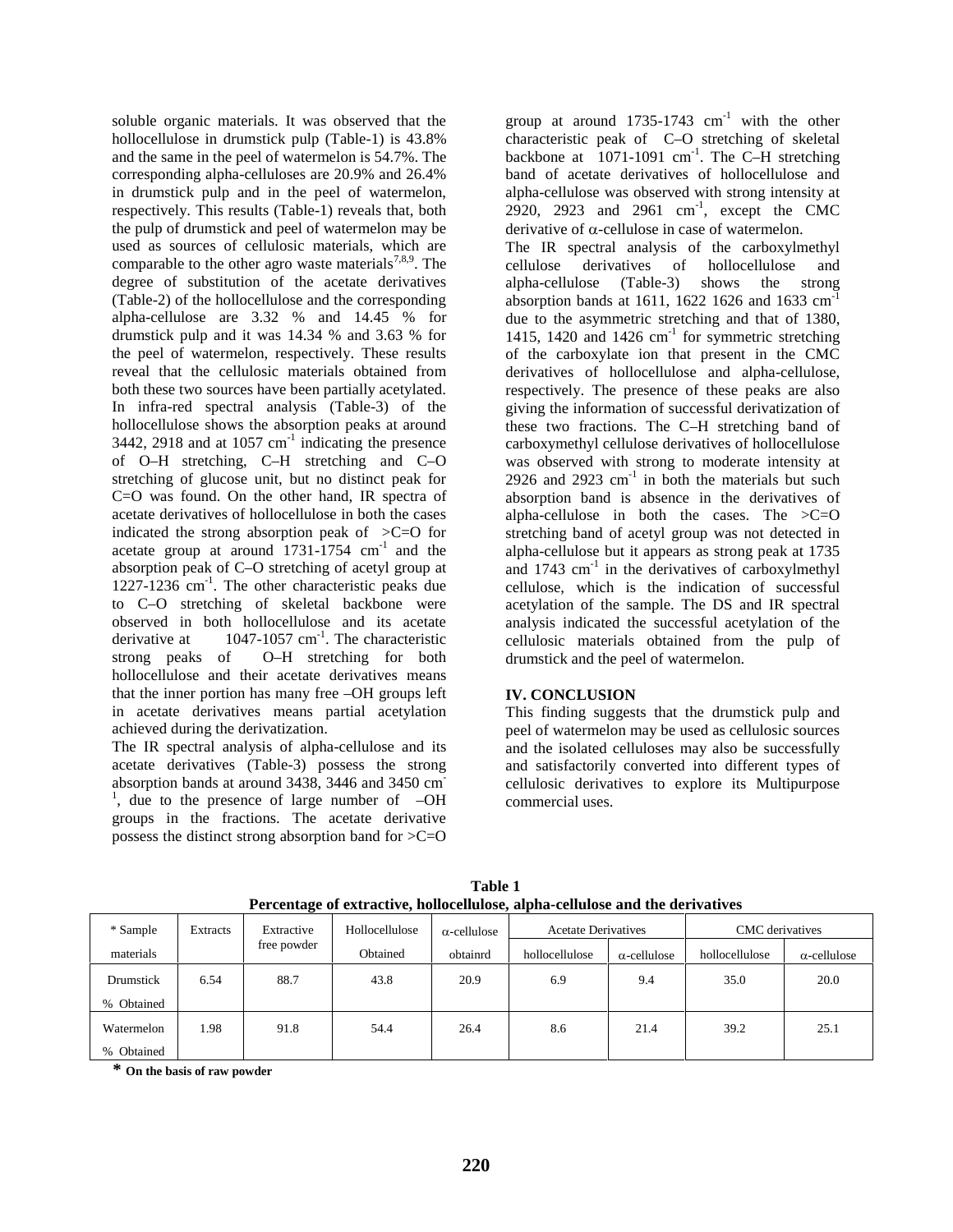| o                                         |                                                   |                            |                                               |                                                                | . .                                     |
|-------------------------------------------|---------------------------------------------------|----------------------------|-----------------------------------------------|----------------------------------------------------------------|-----------------------------------------|
|                                           |                                                   | and peel of watermelon     |                                               |                                                                |                                         |
| Acetate derivatives                       | Vol. of NaOH<br>$(0.25 M)$ added $V_{bi}$<br>(mL) | Vol. of EtOH added<br>(mL) | Vol. of HCl<br>$(0.24 M)$ added $V_a$<br>(mL) | Vol. of NaOH<br>$(0.25 M)$ spent in<br>titration $V_{bt}$ (mL) | DS of acetates<br>derivatives<br>(% AG) |
| Hollocellulose of<br>Drumstick pulp       | 5.0                                               | 5.0                        | 10.0                                          | 5.4                                                            | 3.32                                    |
| $\alpha$ -cellulose of<br>Drumstick pulp  | 10.0                                              | 10.0                       | 20.0                                          | 12.9                                                           | 14.45                                   |
| Hollocellulose of<br>Peel of watermelon   | 5.0                                               | 5.0                        | 10.0                                          | 7.1                                                            | 14.34                                   |
| $\alpha$ -cellulose<br>Peel of watermelon | 5.0                                               | 10.0                       | 10.0                                          | 5.5                                                            | 3.63                                    |

## **Table 2 Degree of substitution of the acetate derivatives of hollocellulose and -cellulose of drumstick pulp**

**Table 3 Comparative IR study of hollocellulose, -cellulose and the derivatives of their acetate and CMC of drumstick pulp and peel of watermelon**

|                                  |                   | Derivatives of hollocellulose |                   |                     | Derivatives of $\alpha$ -cellulose |                  |
|----------------------------------|-------------------|-------------------------------|-------------------|---------------------|------------------------------------|------------------|
| Types of vibration               | Hollocellulose    | Acetates                      | <b>CMC</b>        | $\alpha$ -cellulose | Acetates                           | <b>CMC</b>       |
| O-H stretching                   | DS: $3442.03$ (S) | DS: $3487.36(S)$              | DS: $3441.07(S)$  | DS: $3450.71(S)$    | DS: $3446.85(S)$                   | DS: 3443.96 (S)  |
|                                  | WM: 3437.21(S)    | WM: 3447.82 (S)               | WM: 3427.56 (S)   | WM: 3438.17(S)      | WM: 3438.17 (S)                    | WM: 3441.07 (S)  |
| C-H stretching                   | DS: 2918.35 (S)   | DS: 2961.75 (S)               | DS: 2926 06 (S)   | DS: N.O.            | DS: 2923.27 (S)                    | DS: N.O.         |
| $(sp^3)$                         | WM: 2921.24 (S)   | WM: 2920.28 (S)               | WM: 2923.17 (M)   | WM: N.O.            | WM: N.O.                           | WM: N.O          |
| $C=O$ stretching                 | DS: N.O.          | DS: $1754.29$ (S)             | DS: N.O.          | DS: N.O.            | DS: $1735.0$ (S)                   | DS: $1735.0$ (S) |
| of acetyl gr.                    | WM: N.O.          | WM: 1731.14 (S)               | WM: N.O.          | WM: N.O.            | WM: 1743.68 (S)                    | WM: 1738.86 (S)  |
| $CH3$ bending                    | DS: N.O.          | DS: 1377.20 (S)               | DS: N.O.          | DS: N.O.            | DS: 1380.09 (S)                    | DS: N.O.         |
| of acetyl gr.                    | WM: N.O.          | WM: 1366 .59 (S)              | WM: N.O.          | WM: N.O.            | WM: 1423.49 (S)                    | WM: N.O.         |
| C-O stretching                   | DS: N.O.          | DS: 1236.39(S)                | DS: N.O.          | DS: N.O.            | DS: N.O                            | DS: N.O.         |
| of acetyl gr.                    | WM: N.O.          | WM: 1227.71 (S)               | WM: N.O.          | WM: N.O.            | WM: N.O                            | WM: N.O.         |
| C-O stretching                   | DS: 1057.01 (S)   | DS: 1047.36 (S)               | DS: 1060.87 (S)   | DS: N.O.            | DS: 1071.48 (S)                    | DS: 1068.58 (M)  |
| skeletol                         | WM: 1057.0(S)     | WM: 1051.22 (S)               | WM: $1063.10(S)$  | WM: N.O.            | WM: 1091.73 (S)                    | WM: 1111.02 (M)  |
| Assymetrical                     | DS: N.O.          | DS: N.O.                      | DS: $1626.98(S)$  | DS: N.O.            | DS: N.O.                           | DS: $1622.16(S)$ |
| Strecching of<br>carboxylate ion | WM: N.O.          | WM: N.O.                      | WM: 1633 74 (S)   | WM: N.O.            | WM: N.O.                           | WM: $1611.55(S)$ |
| Symetrical                       | DS: N.O.          | DS: N.O.                      | DS: $1380.09$ (S) | DS: N.O.            | DS: N.O.                           | DS: $1415.78(S)$ |
| Strecching of<br>carboxylate ion | WM: N.O.          | WM: N.O.                      | WM: $1420.60$ (S) | WM: N.O.            | WM: N.O.                           | WM: 1426.38 (S)  |

**\*Not observed: N.O.; DS drumstick and WM means water melon**

#### **REFERENCES**

- 1. Heublen DB, Fink H, and Bohn A. Cellulose: Fascination bipolymer klemm and sustainable raw materials. Angewandle Chem. 2005; 44: 3359- 3361.
- 2. Rowell RM. Handbook of Wood Chemistry and Wood Composites, CRC Press, 2005; 62.
- 3. Brady GS. Alpha cellulose, Materials Handbook, McGraw-Hill Book Co., New York, 1971;169.